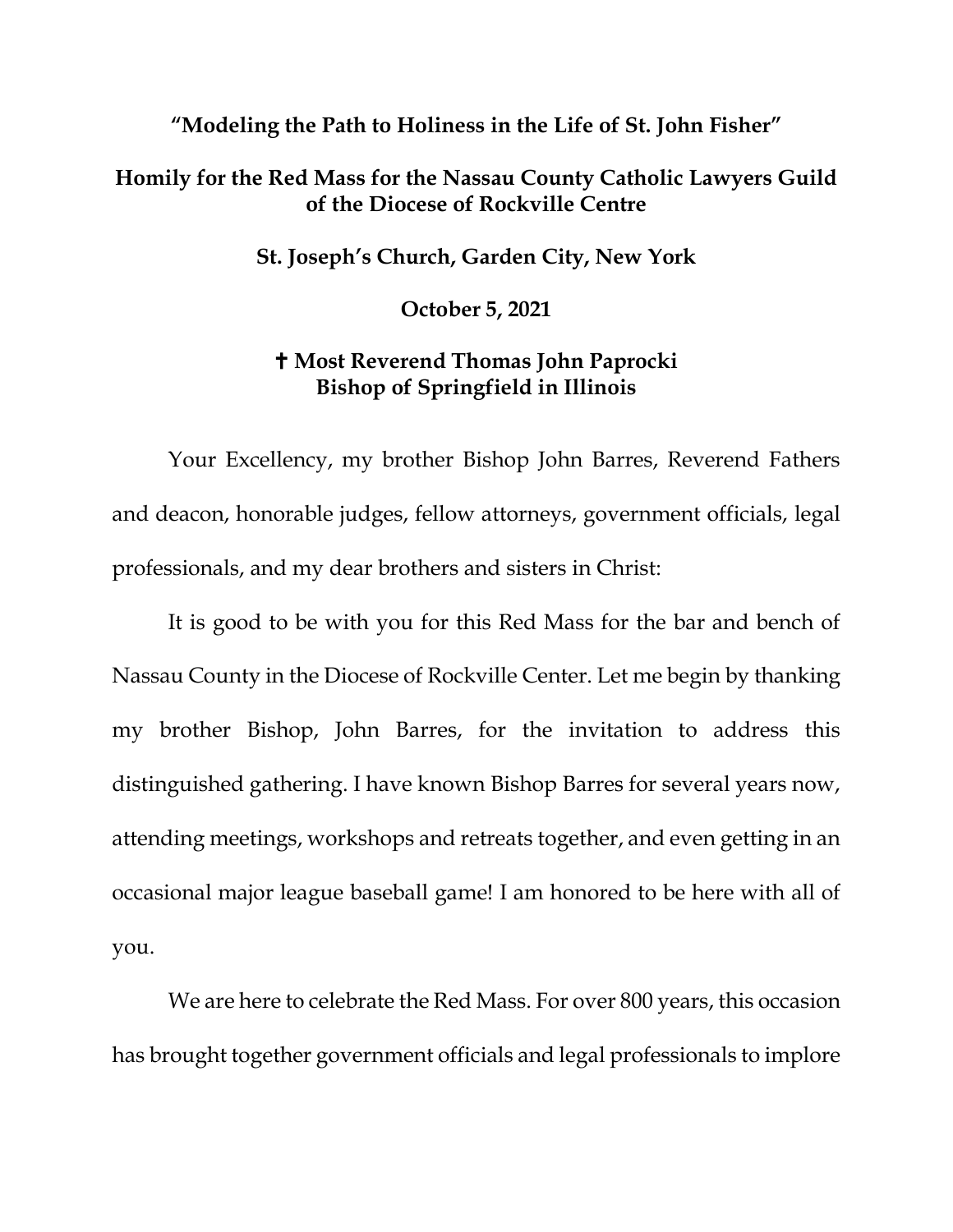the Holy Spirit to guide your work. Its name derives from the red vestments worn by the celebrants, symbolizing how the Holy Spirit fills our hearts, just as a fire fills a hearth. My prayer today is that we leave here ablaze with the love of God.

Our prayers texts and scriptural readings today are taken from the Votive Mass for the Holy Spirit. Our first reading from the Book of the Prophet Isaiah promises a Messiah upon whom "the spirit of the Lord shall rest, . . . a spirit of wisdom and of understanding, a spirit of counsel and of strength, a spirit of knowledge and of fear of the Lord." This Messiah, whom we are called to emulate, shall not judge by appearance nor decide by hearsay, but "He shall judge the poor with justice" (Is 11:1-4). In our second reading from the First Letter of St. Paul to the Corinthians, we are told that "There are different kinds of spiritual gifts but the same Spirit; there are different forms of service but the same Lord; there are different workings but the same God who produces all of them in everyone. To each individual the manifestation of the Spirit is given for some benefit" (1 Cor. 12:4-13). We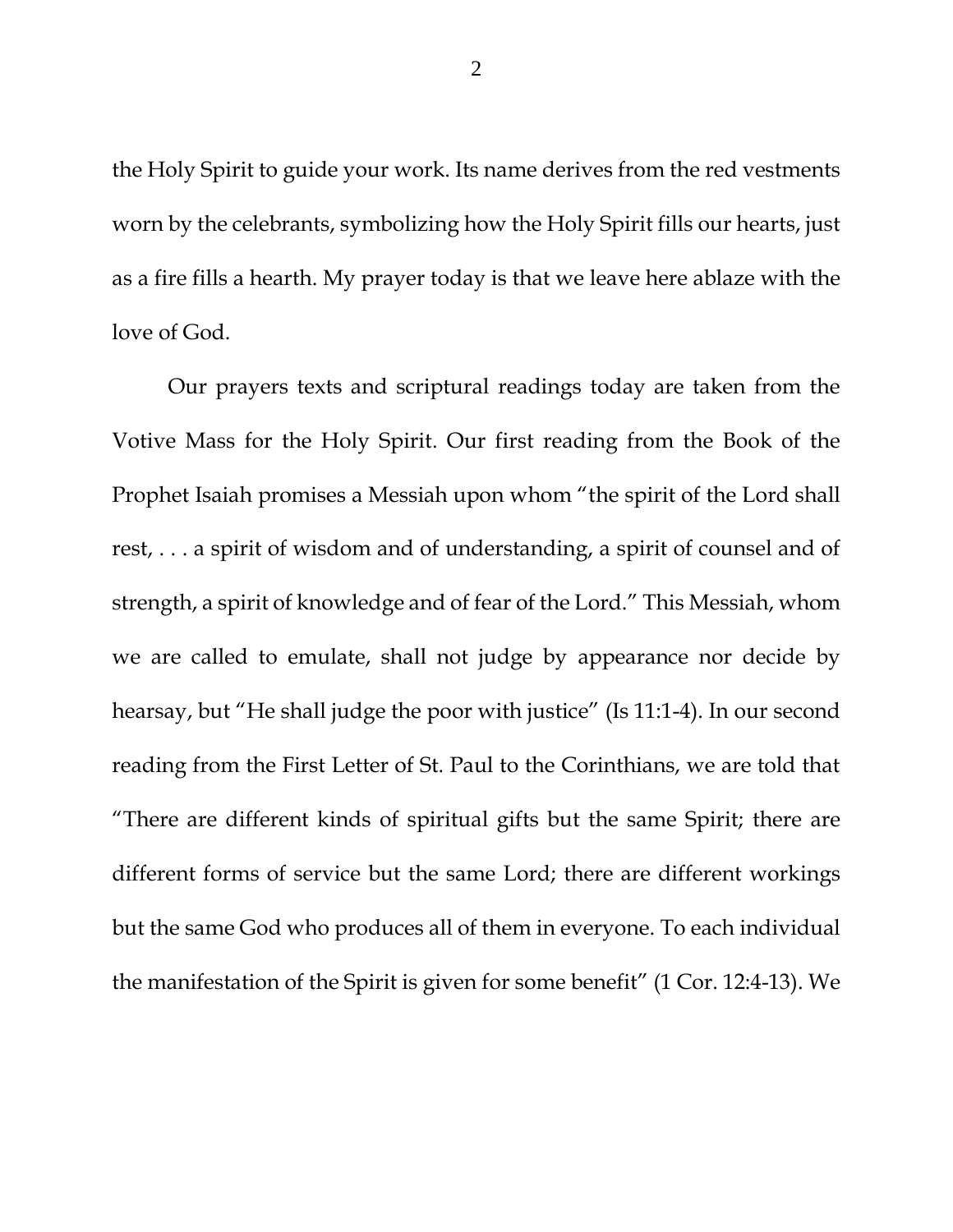pray in this Red Mass that the Holy Spirit will guide us with wisdom in the various roles and tasks that we exercise within the legal system.

Then, in the Gospel passage from Saint John, Jesus says that He "will ask the Father, and He will give you another Advocate to be with you always, the Spirit of truth, which the world cannot accept, because it neither sees nor knows it. But you know it, because it remains with you, and will be in you" (Jn 14:15-17). I find it fascinating that Jesus refers to the Holy Spirit as an "Advocate . . . the Spirit of truth." In contrast, the Book of Revelation refers to the Devil as "the accuser of our brothers . . . who accuses them before our God day and night. They conquered him by the blood of the Lamb and by the word of their testimony" (Revelation 12:10-11). An Advocate ... an accuser . . . testimony that ascertains the truth: all of this sounds very applicable to our courtroom proceedings — and of course it is!

This is what we pray for in our Red Mass: for the Holy Spirit to be our Advocate and guide to the truth, sorting through the muddle of accusations that entangle our litigious culture.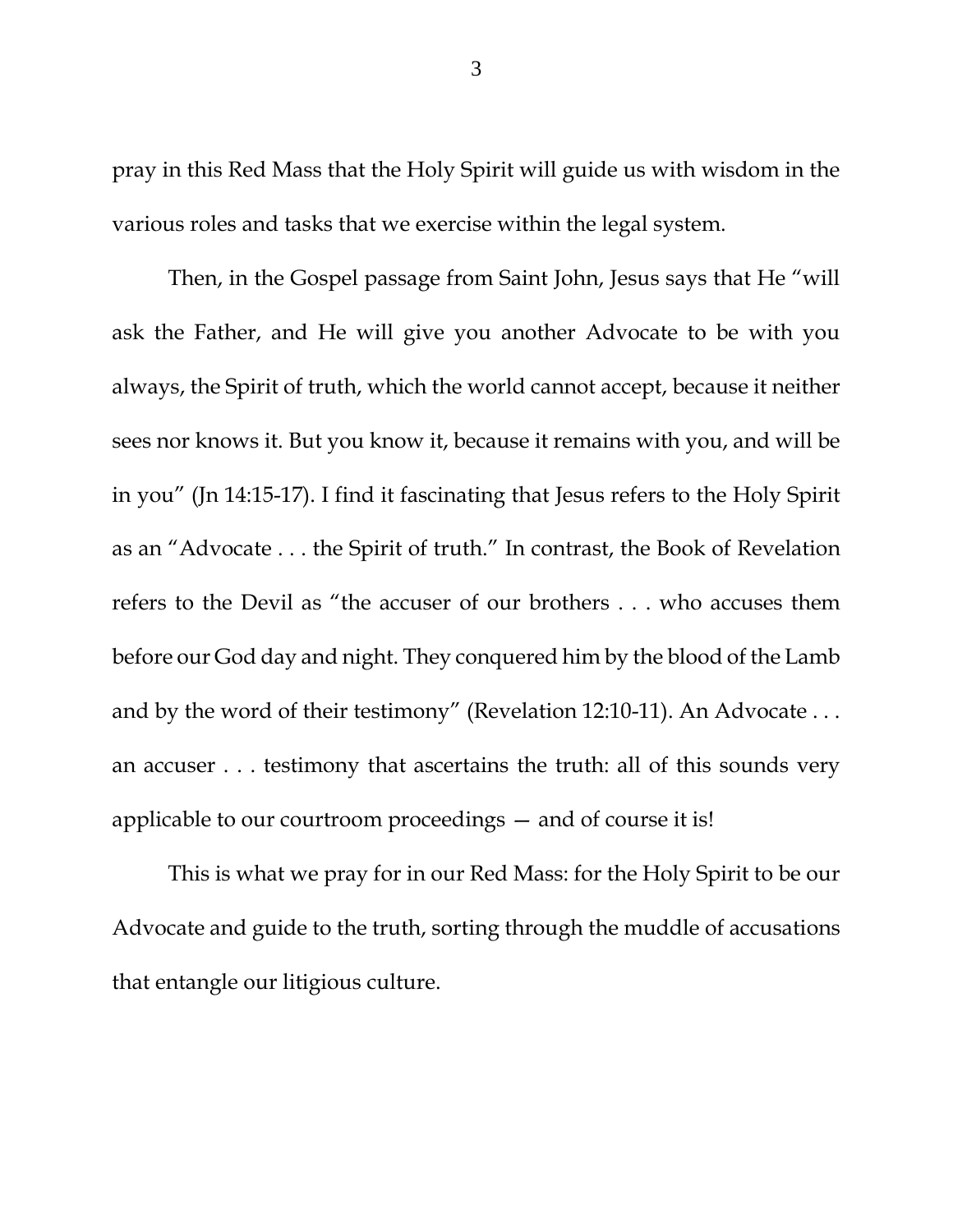I would also like to recall the reading from the Gospel of Saint Mark that we heard just this past Sunday, which describes a conversation between Jesus and the Pharisees about a question of the law, specifically, "Is it lawful for a husband to divorce his wife?" Jesus has a stricter interpretation than that accepted by Judaism then and articulated in the Book of Deuteronomy (24:1–4), where one reads that a husband can divorce his wife simply by issuing her a bill of divorce. Note that divorce is permitted but not commanded. Jesus says that Moses conceded to human weakness, namely, hardness of heart, in allowing divorce. Jesus' position is that the plan of God does not allow for divorce, basing his understanding of marriage on the Book of Genesis (1:27 and 2:24). In those texts Jesus understands marriage to be a covenant commitment wherein God's plan stresses permanence from the very beginning. The permanence is the result of the two people becoming one flesh. This means that they are no longer two and, therefore, can no longer be separated.

In other words, Jesus does not concede to weakness or humankind's hardness of heart. He returns to "in the beginning" where the original intent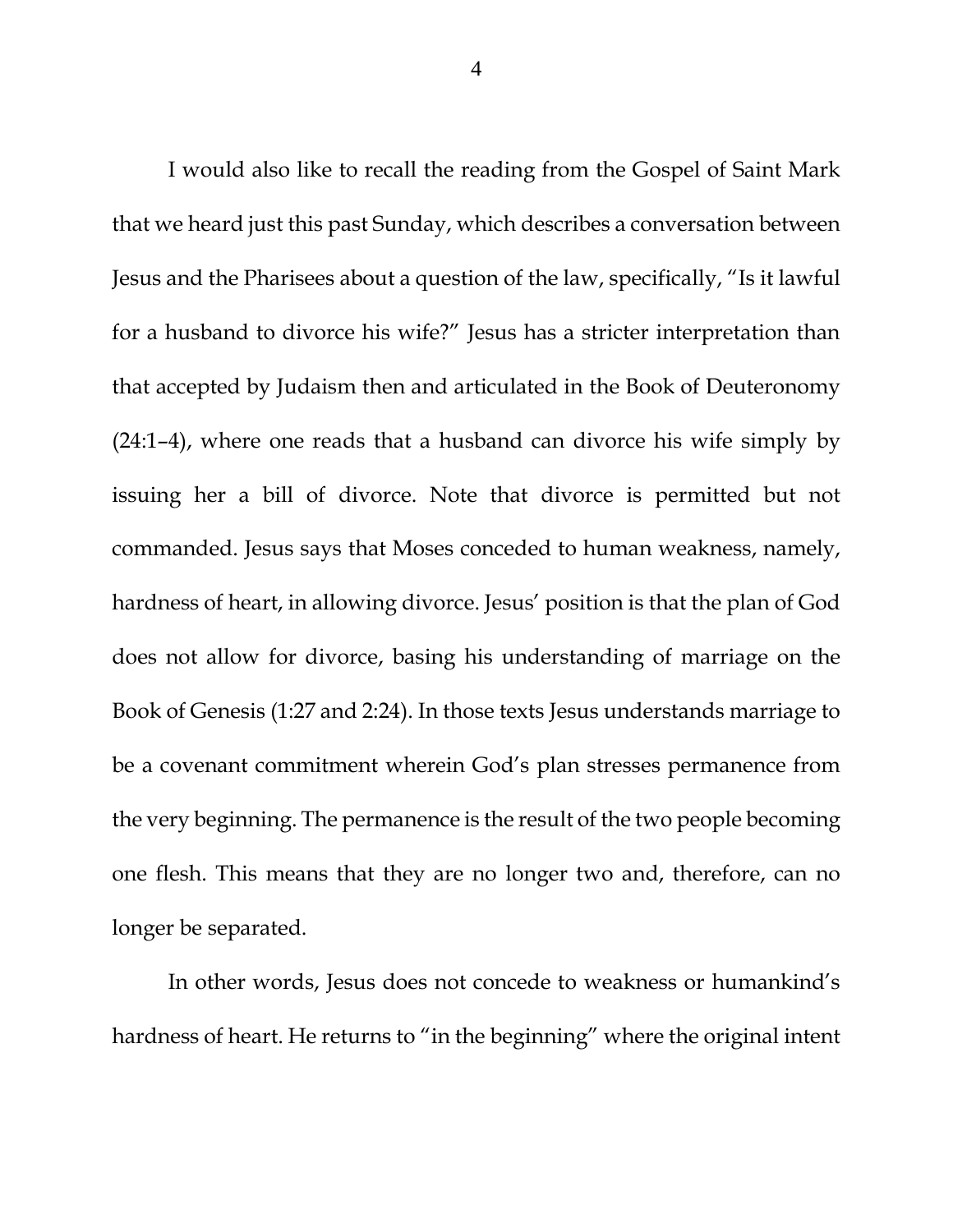of God's plan can be discovered. One might say that, as a jurist, Jesus was an originalist. He is describing how things were originally intended to be in the kingdom of God. That is why to this day the Catholic Church does not recognize divorce, which terminates a valid marriage, but speaks only of the invalidity of marriage for which true marital consent was never given. Such declarations of invalidity of marriage issued by our ecclesiastical tribunals are commonly referred to as annulments, recognizing the nullity of such attempted marriages from the very beginning of the purported marriage.

Since I have a degrees in both civil law and canon law, it is not unusual for me to be invited to speak at Red Masses in various parts of our country. I suspect this is not the first Red Mass for many, if not all, of you as well. For those of you who are not attending such a Mass for the first time, you very likely have heard Red Mass homilies about Saint Thomas More.

This makes sense. Thomas More is the easy choice for a Red Mass because he is the patron saint of lawyers and politicians, and a model of Christian leadership for every public servant. I am sure that each of you is familiar with his story. If you are not, I urge you sometime to watch the

5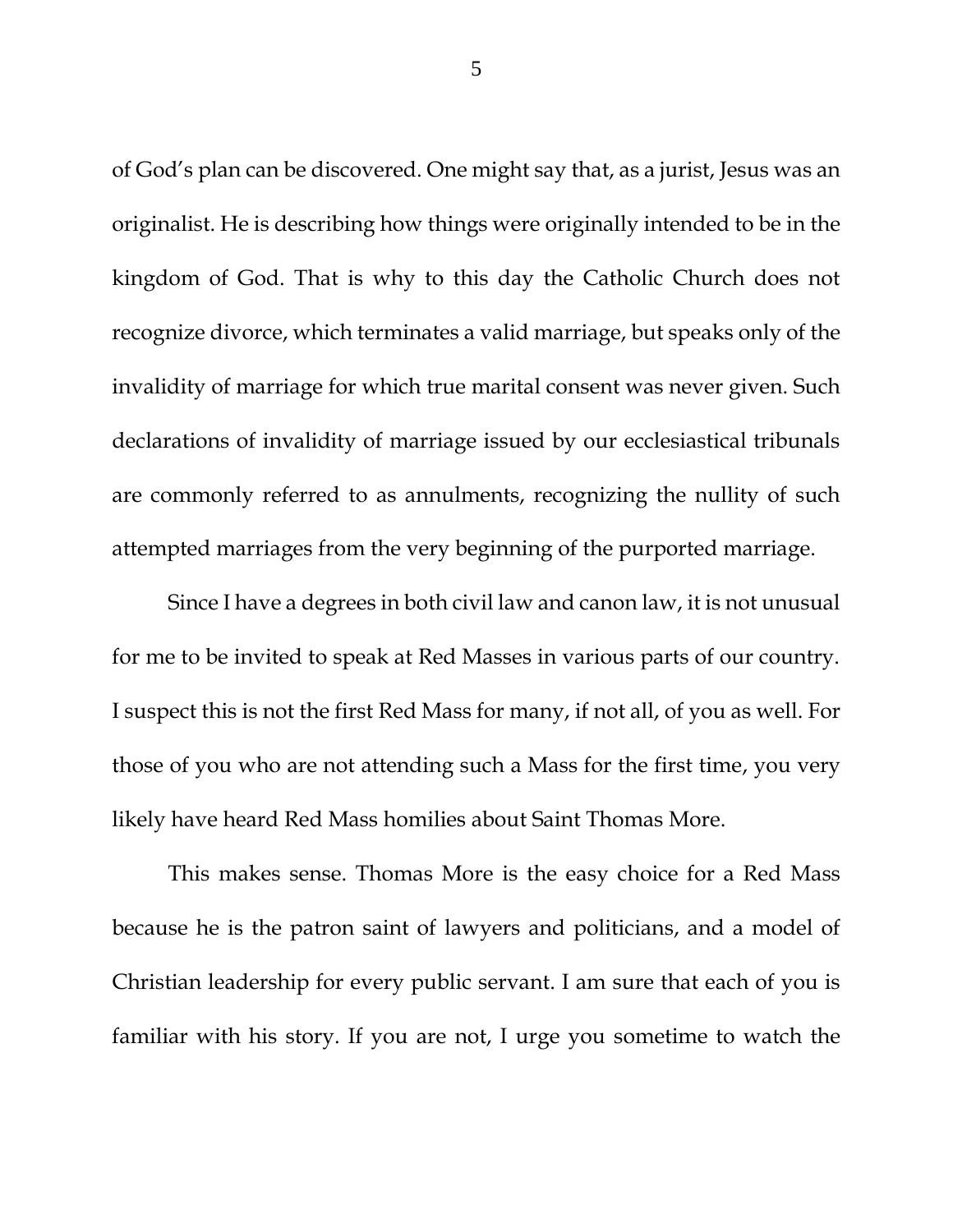Oscar award winning movie, *A Man for All Seasons*, which tells the story of his life and martyrdom.

In my homily this evening, however, rather than talk about Saint Thomas More, I will focus on my other patron saint, and the second half of my baptismal name, Thomas John. He was a contemporary of Thomas More, and like his more famous counterpart, this man is also a model for every Catholic public servant. His name is Saint John Fisher.

John Fisher may seem like less relevant to you at first glance. After all, unlike Thomas More, he was a cleric, not a statesman or lawyer. Yet in his life, we nonetheless see lessons worth learning for everyone in a position of authority. Saint John Fisher models for us the path to holiness in a very special way. He is therefore worth studying and imitating in our own day and age.

Like Thomas More, John Fisher lived and died during England's changeover from Catholicism to Protestantism. He served as the Bishop of Rochester, where I celebrated Mass two years ago at his old Cathedral during a trip to England for some lectures that I was asked to give at the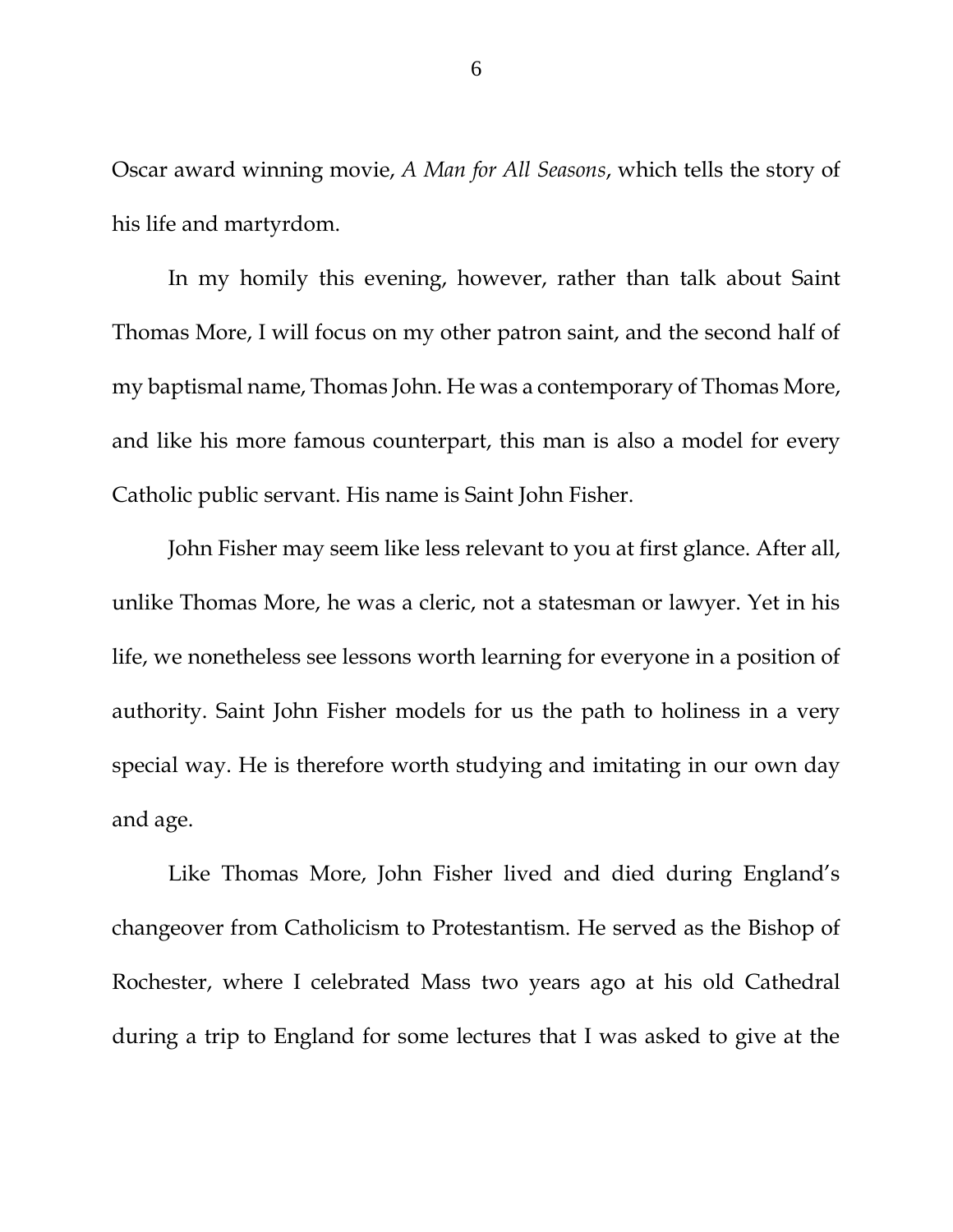University of Oxford. Also like Thomas More, John Fisher refused to assent to Henry VIII's divorce and declaration of himself as the head of the Church. He stayed true to the One, Holy, Catholic, and Apostolic Church. And finally, like Thomas More, John Fisher lost his life for holding fast to the truth. They joined the company of saints through the martyr's door because they remained steadfast in the truth that Our Lord taught about the indissolubility of marriage. Fortunately for you, the lessons that I hope to impart today stem more from John Fisher's life than his death.

When it comes to this Saint, the most interesting source that I have ever encountered is one that none of you most likely have ever heard of - hopefully. I say hopefully because it is nothing like the accessible, enjoyable movie that tells the story of Thomas More's life. In fact, it is the polar opposite of *A Man For All Seasons*. It's an article I found in a little-known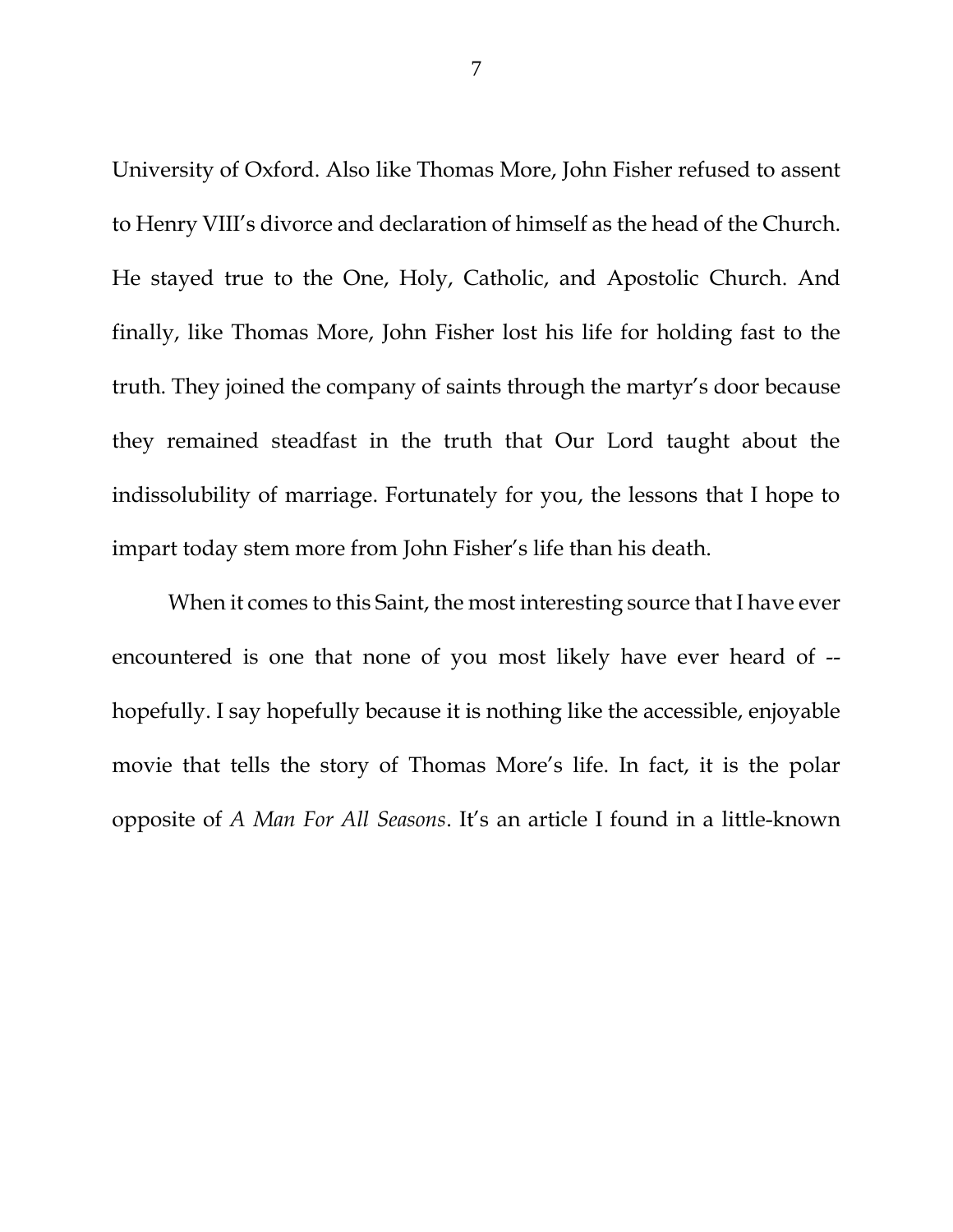periodical, *The Catholic Social Science Review*, entitled: "Canonized Leadership: A Contemporary Leadership Study of Saint John Fisher."<sup>1</sup>

The article's authors undertook a unique study of John Fisher's life. They analyzed his actions in light of the most prominent secular leadership model, which is generally known as the "Five Exemplary Practices." They also looked at his life through the prism of four Catholic leadership principles. This approach led them to an important conclusion: Saint John Fisher is an exemplar of both secular *and* spiritual leadership.

Consider the secular side of things. While I could focus on all of the practices discussed in the study, let me focus on the first, and perhaps the most important. It is to "Model the Way" -- which is precisely what Saint John Fisher did. Throughout his life, he showed the path for others to follow. And not only did he set the example; he also clarified the values that guided his actions -- the values taught by the Catholic Church.

<sup>1</sup> Fr. Ross Chamberland, O.F.M. and Guillermo Montes, "Canonized Leadership: A Contemporary Leadership Study of Saint John Fisher, Scholar, Bishop, and Martyr," *The Catholic Social Science Review* 23 (2018): 237-249.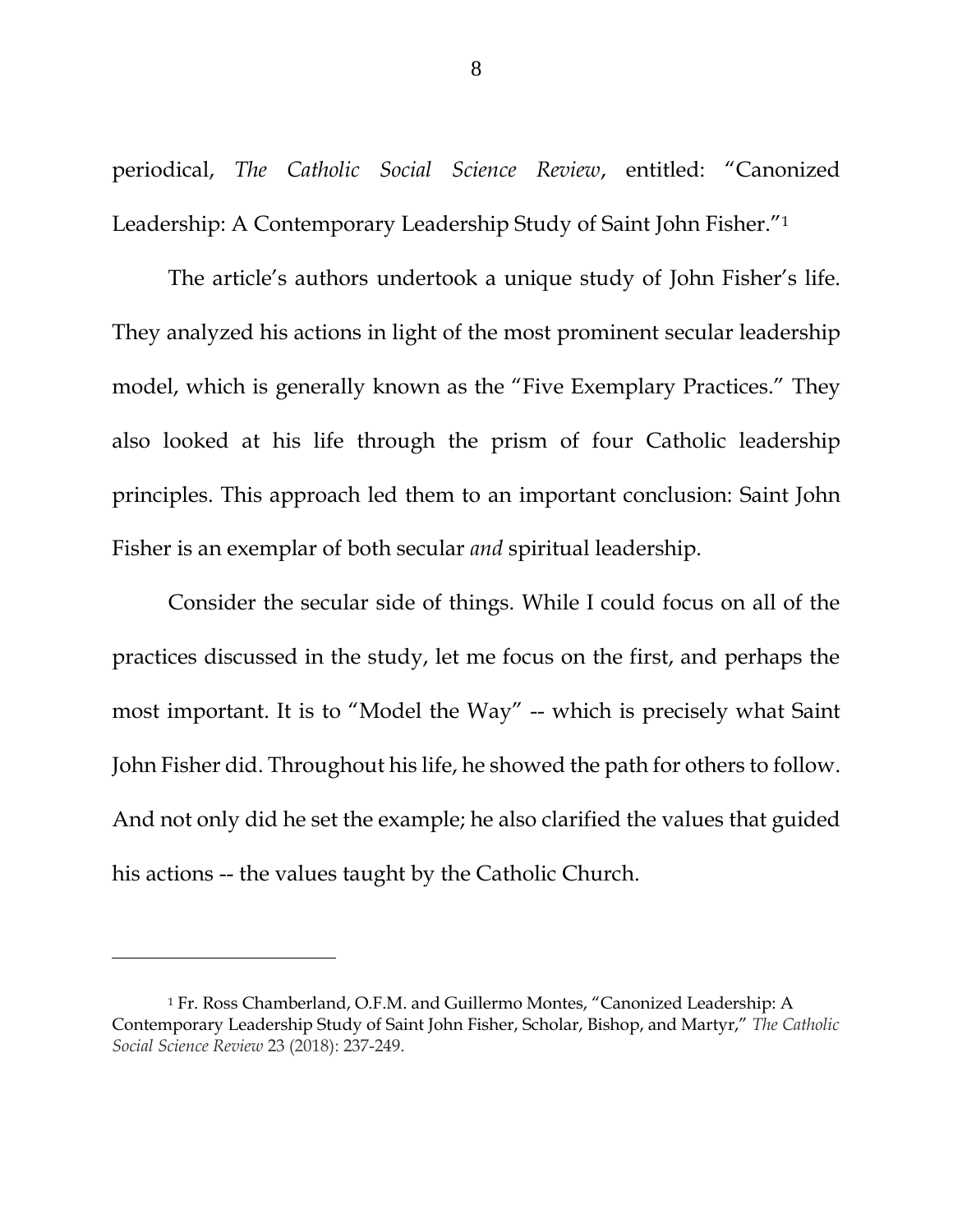In his day, John Fisher was renowned as a man of "holiness, learning, prudence, and … zeal." He stood strong in the face of challenge and controversy, especially when King Henry VIII undercut the authority of the Church and its teaching on marriage. He also worked tirelessly to sway others to see the truth of the matter. He knew that he had to do the hard work of rallying others to see the truth, even though it would have been easier to stay silent. Future reformers, including Saint Charles Borromeo in Italy, also looked to him for inspiration.

The *Catechism of the Catholic Church* tells us that "authority is exercised legitimately if it is committed to the common good of society" (CCC 1921). Saint John Fisher proved the truth of these words before they were ever written.

It is worth asking why. Why, like Saint Thomas More, was John Fisher able to pursue the common good, and to lead others toward it, when so many other so-called leaders failed? The answer lies not in the secular definition of leadership, but rather in the spiritual.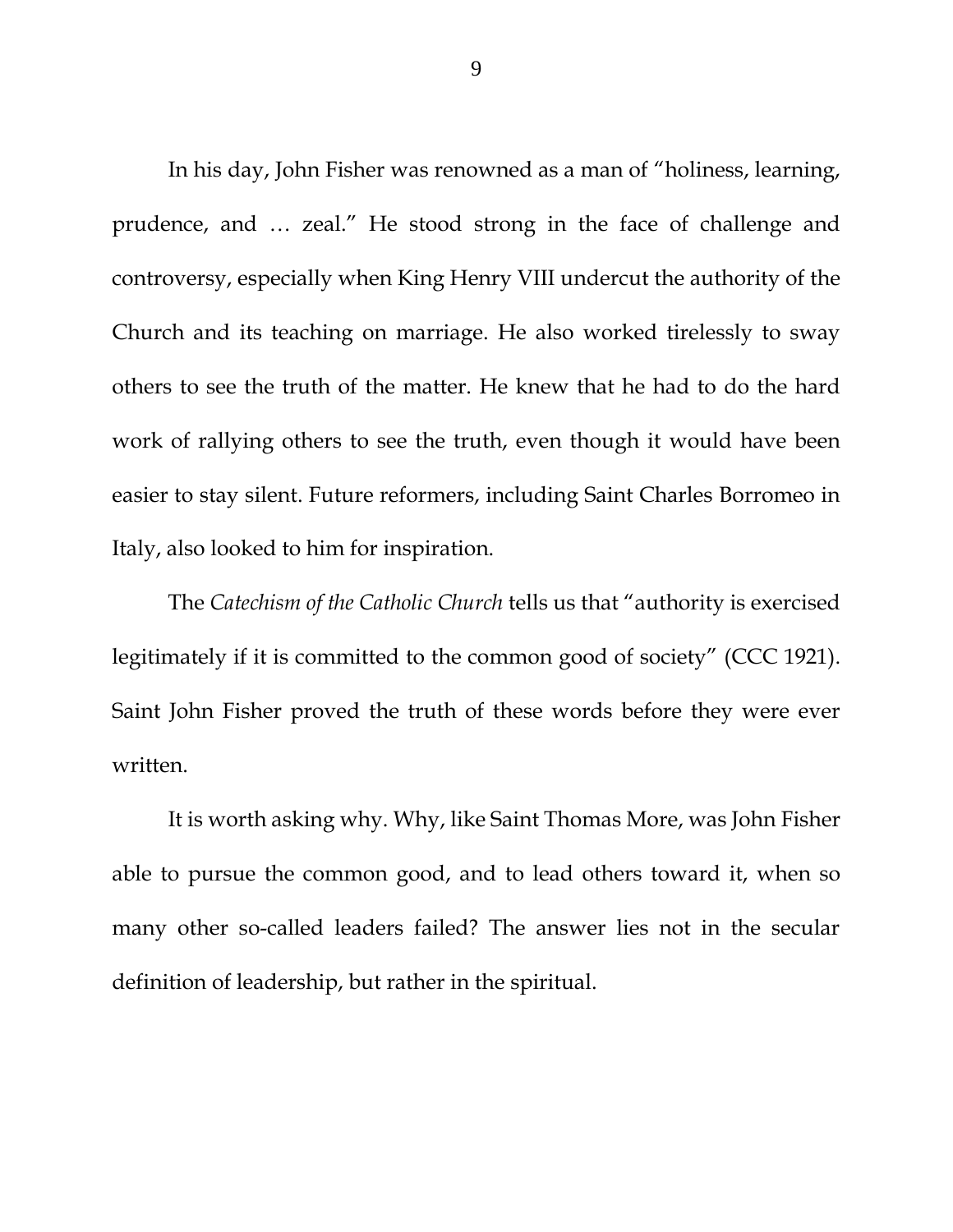The analysis of John Fisher's life also showed that his life was infused with the defining characteristics of *Christian* leadership. He stood strong against the winds of his day because he stood on a rock that could not be moved. This is called heroic courage.

The truth of the matter is that leadership is tough. It confronts you with hard choices and often leads to harsh consequences. John Fisher certainly knew this. He faced a King and a culture that rejected the truth and all who adhered to it. And yet, he refused to back down from what he knew was right. It would have been easier to give up the fight and go along with the flow -- but that is not the nature of leadership. In Psalm 137, we hear the words, "let my tongue be silenced if I ever forget you." John Fisher never forgot the teachings of Christ and His Church. He courageously proclaimed the truth in all that he did, knowing full well what it could cost him. So do all true leaders: They take a stand, regardless of the consequences.

Now, I admit: Heroic courage is not something we can easily summon. But God, in his infinite mercy, has offered us help. The Sacraments, especially Penance and Holy Communion, are a bottomless well of grace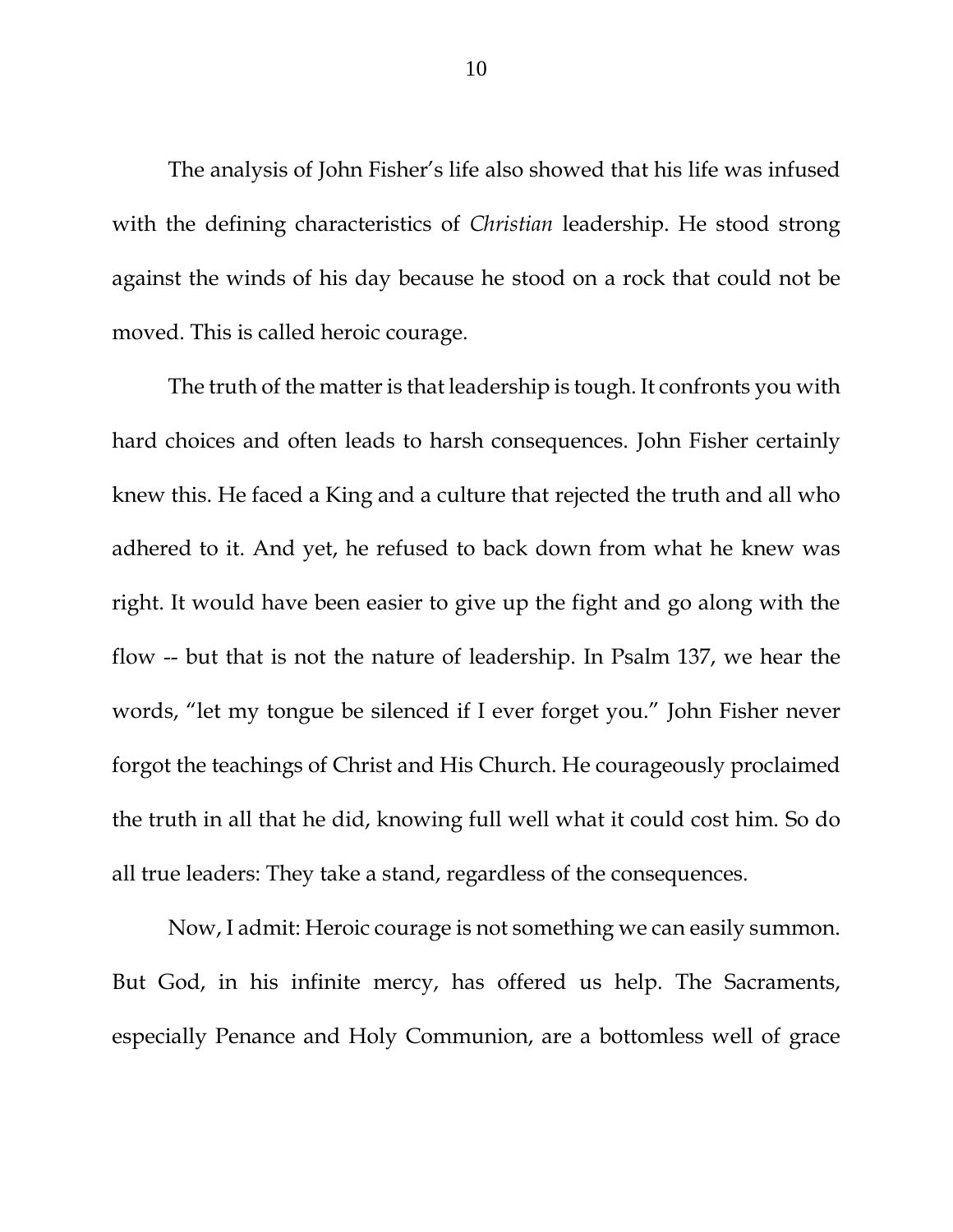that constantly brings forth courage. They re-align us and remind us of who we are and what we aspire to be, giving us the strength to choose right over wrong and good over evil. Frequent contact with the Sacraments, therefore, is essential for all Catholic lawyers and public servants who wish to hold fast to the faith amidst the storms of our time.

In John Fisher's life, we see that secular leadership and spiritual leadership are closely linked and mutually reinforcing. It is a lesson for all who hold elected office, shape public policy, or practice law. You are called to be leaders in your fields. So, too, are you called to be leaders of faith. Indeed, when faith fills your daily work, it gives a new and fuller meaning to everything you do. Leadership, after all, is meant to have a destination - a place where you, and those who follow you, intend to go. Imagine if that destination is informed by the truth and infused by the Holy Spirit.

This is not something that our culture counsels you to do. Modern society demands that you choose either the secular or the spiritual, and never mix the two. Yet we should not see this as a question of either/or. It is both/and. By living out your faith in your daily work, how much better will

11